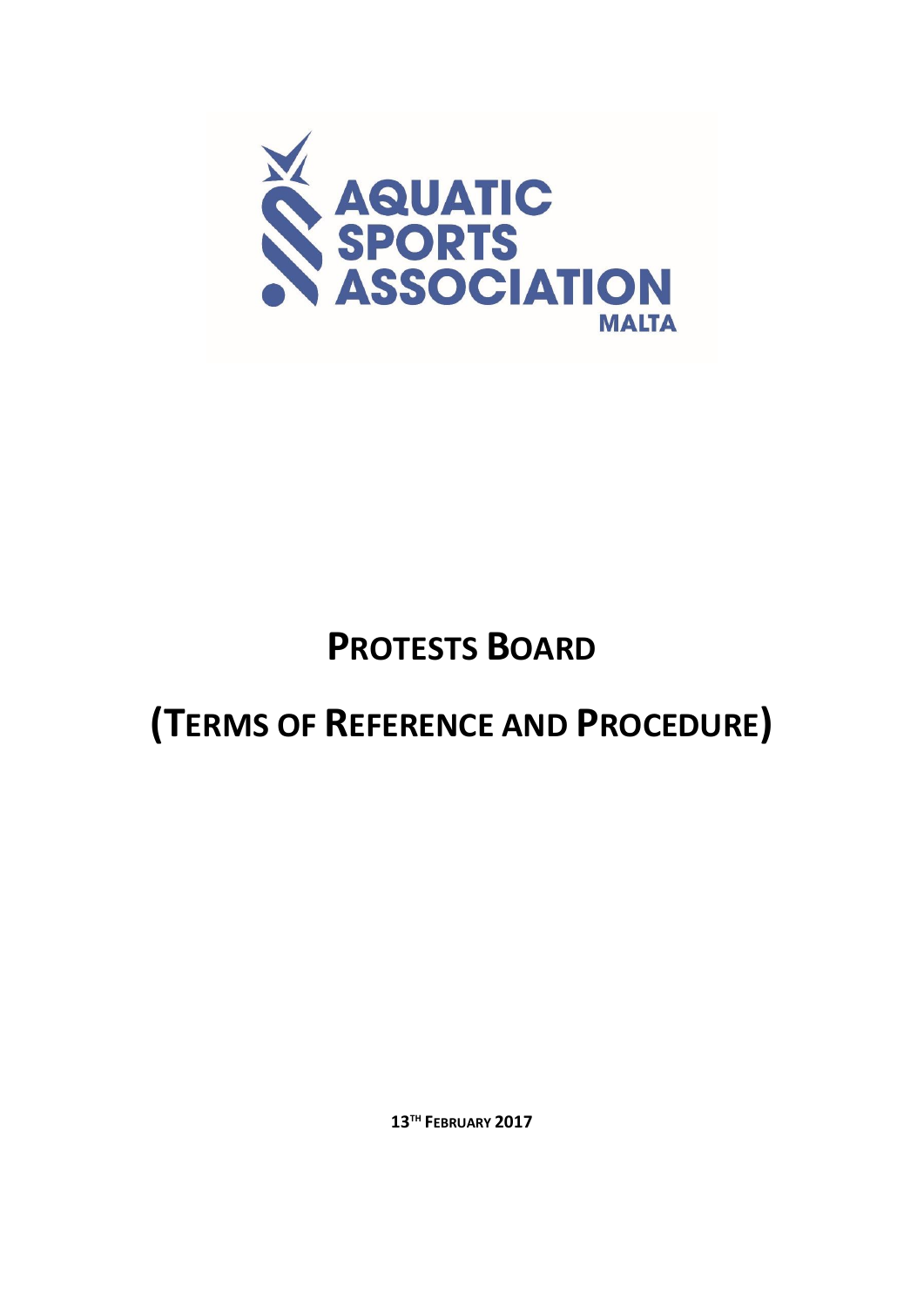### **PB01 PANEL OF MEMBERS**

The Aquatic Sports Association of Malta (hereinafter referred to as 'ASA'), through the Council, shall from time to time approve a panel of persons to serve on the Protests Board (hereinafter referred to as "the Board").

### **PB02 COMPETENCE**

- i. The Board shall be empowered to hear and decide upon protests lodged by clubs concerning events regardless of whether the protesting club was a participant in such an event or not.
- ii. The Board shall be competent to hear and decide upon protests regarding alleged breach of ASA rules and regulations during an event, such that this breach may have had an effect on the result of the said event. Protests concerning points of fact and/or technical errors shall not be brought before the Protest Board.

### **PB03 COMPOSITION**

- i. The Board shall be composed of 3 members chosen by the General Secretary from the approved panel, as specified in PB01. If for any reason not enough members are found from such panel, any member of the Executive may sit in their stead.
- ii. The quorum of the Board shall be of 2 members.
- iii. The members of the Board are to elect a Chairman amongst themselves.
- iv. Each member shall have 1 vote, save for the Chairman, who apart from his vote shall also have the right to a casting vote in case of a tie.

## **PB04 SECRETARY TO THE BOARD**

The Board shall be assisted by the General Secretary and/or by an assistant secretary or other person appointed for this purpose. Such person shall act as secretary to the Board and shall inform the Board of any records concerning the party/parties involved, as well as any past decisions that may be relevant to the case. The secretary shall not be entitled to vote.

### **PB05 PROCEDURE**

- i. Protests shall be submitted to the General Secretary within 18 hours from the end of the event in question.
- ii. Protests shall
	- a. be in writing and be signed by the President or Secretary of the club submitting the protest;
	- b. include the grounds of the protest;
	- c. include a list of witnesses, if any;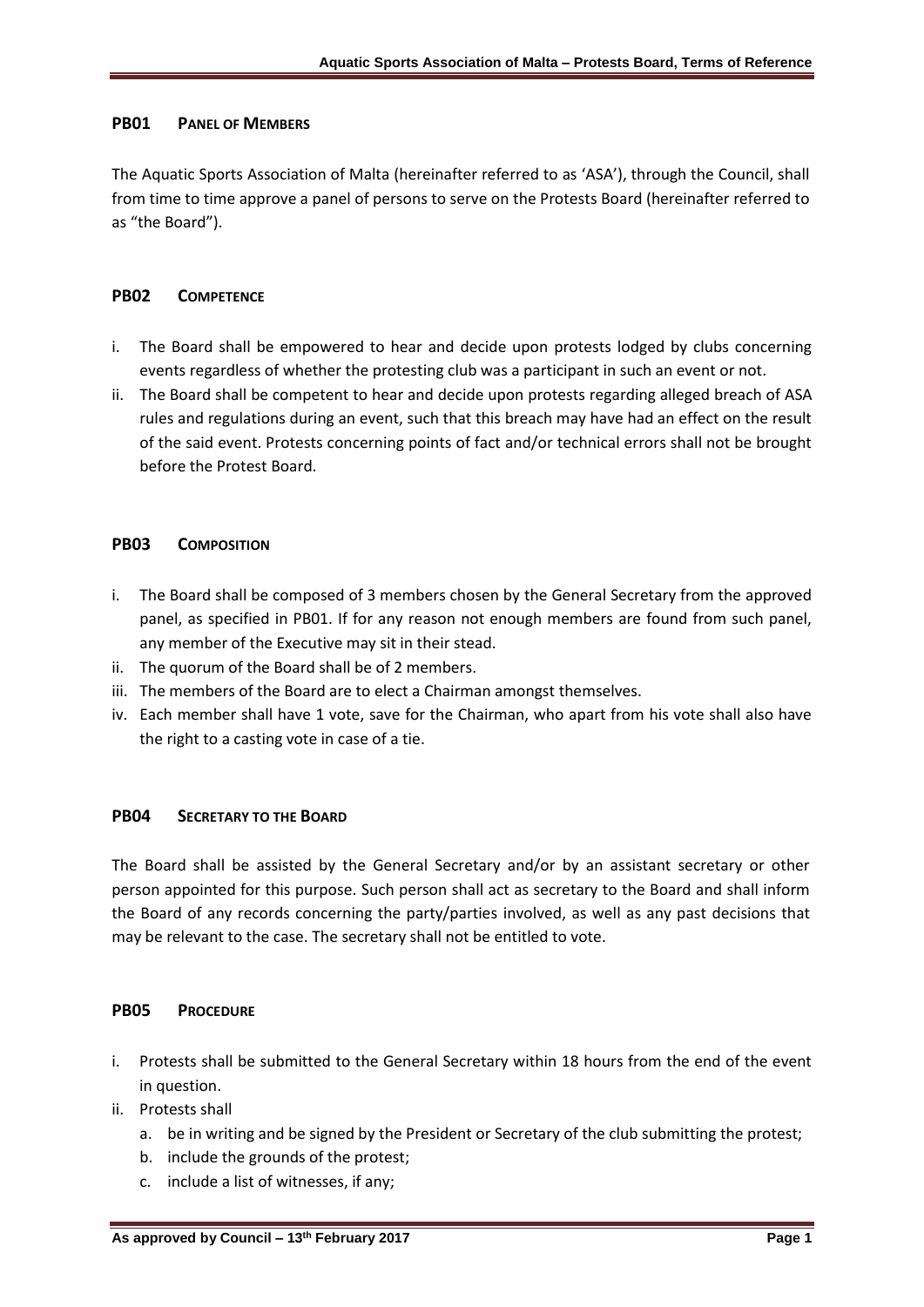- d. A deposit of €200 is to be submitted to the General Secretary or a member of the Executive Committee, or to the Adjudicating person/board, at the start of the hearing of the case in question. Clubs may choose to deposit an amount in the ASA Bank account and any deposits, fines or other amounts relevant to disciplinary matters will be deducted from such amount *(approved 13th February 2017).*
- iii. It shall be the sole responsibility of the General Secretary and/or the Executive Committee to ensure that the basic requirements set out in PB05(ii) for filing a protest are fulfilled, and, if in default, not to accept the protest.
- iv. The General Secretary shall
	- a. appoint a Board as specified in PB03 to hear the protest, and, in consultation with the appointed members, determine a date, time and place for the hearing;
	- b. send a copy of the protest to all parties directly involved in the event in question;
	- c. inform all parties who have the right to attend the hearing with the date, time and place of the hearing as specified in DC03.
- v. Only the persons listed below have the right to attend a hearing of the Protest Board, provided that the Chairman, may, after consultation with the rest of the Board, exclude or dismiss any person from the hearing.
	- a. The Board members and the appointed secretary.
	- b. All the parties directly involved in the event, including the delegate of the club that filed the report, accompanied by an advisor. The delegate and the advisor shall be entitled to call witnesses and produce evidence.
	- c. The delegates of clubs not directly involved in the event who may only act as observers.
	- d. The General Secretary and the ASA Registration Secretary if the protest concerns the eligibility or otherwise of an athlete. These shall have the duty to explain relevant rules and regulations as well as other details (date received, etc.) regarding an athlete's registration.
	- e. Members of the Executive Committee.
- vi. During the hearing the Board shall
	- a. regulate the procedure;
	- b. proceed with the hearing even in the absence of the protesting club;
	- c. hear the submissions of the protesting club and the clubs directly involved in the event in question;
	- d. hear other witnesses and consider other evidence at its sole discretion, provided that in considering such evidence the Board shall ensure that equity and fairness shall prevail;
	- e. admit video and audio evidence by all parties so authorized to produce evidence.

### **PB06 DECISIONS**

- i. The Board shall deliberate and decide the protest during the same sitting, however, In exceptional circumstances the Board may postpone its deliberation and/or decision.
- ii. The Chairman may request the assistance of any member of the Executive during the deliberation stage.
- iii. The Board shall only decide upon the grounds included in the protest.
- iv. The Board shall either uphold or reject the protest. Should the Board uphold the protest, it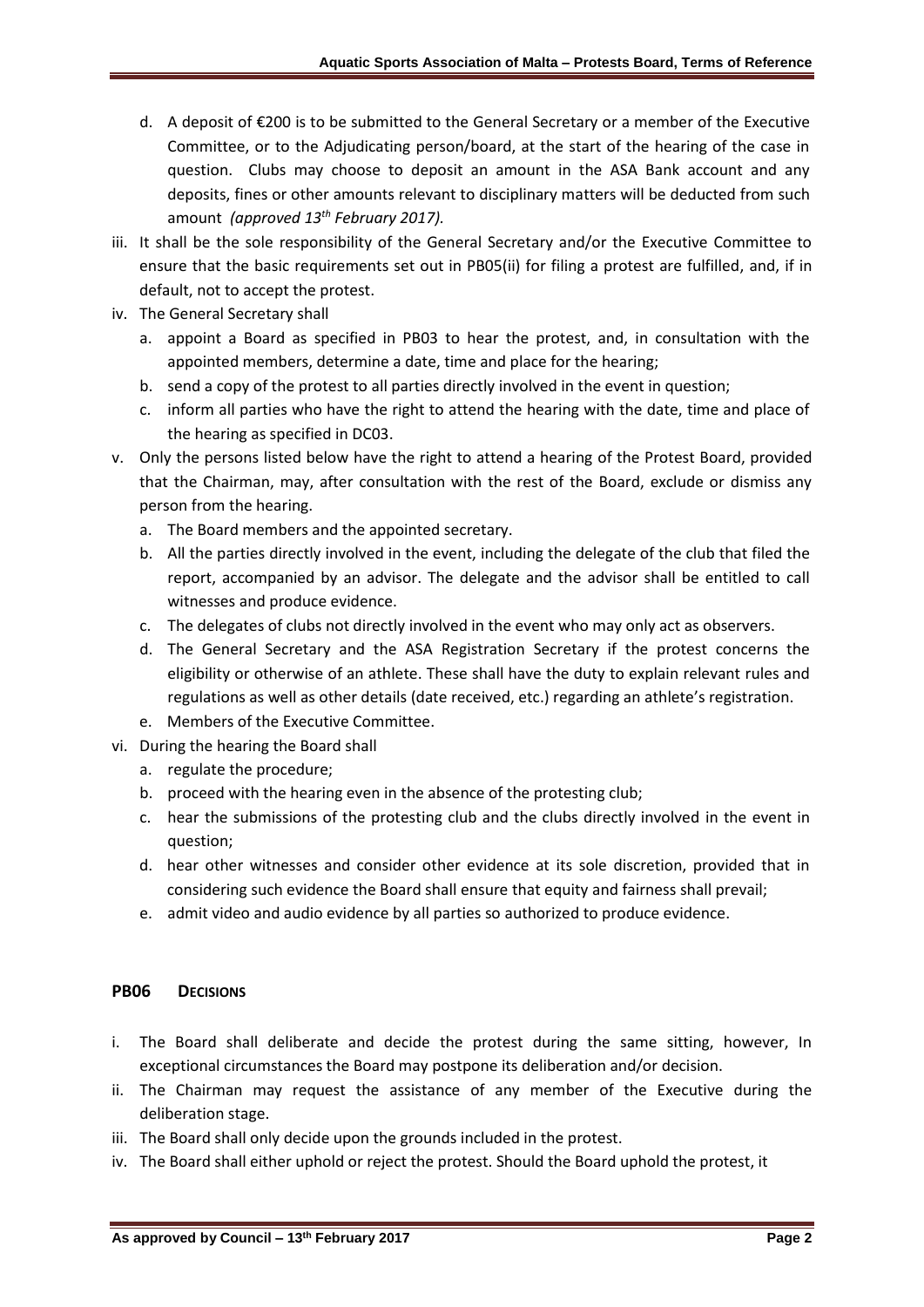- shall provide a remedy to the protesting club, and
- shall impose sanctions on any of the parties directly involved in the protest as per the Disciplinary Code without referring the case to the Disciplinary Commissioner.
- v. The provided remedy shall be as detailed below:
	- In Water Polo, one of:
		- If the match was in connection with a league competition, the protesting club shall be declared the winner of the match and it shall be awarded the points for a win as per ASA Water Polo Competition Rules.
		- If the match was in connection with a knock-out competition, the protesting club shall be declared the winner of the match and it shall proceed automatically to the next round of the competition, provided that, if the match was a "final", the protesting club shall be declared the winner of the competition.
		- If the match was in connection with a league competition, none of the teams in the match shall be awarded any points.
		- If the match was in connection with a knock-out competition, both teams shall be removed from the competition.
		- The match shall be annulled and re-played.
		- Order that the result is to stand.

In Swimming, one of:

- Disqualify the swimmer/s on whom the protest was based from the event in question and issue a new classification;
- Re-hold the event without the swimmer/s on whom the protest was based.
- Order that the result is to stand.
- vi. Besides the above mentioned remedies, the Board shall also impose sanctions on any of the parties directly involved in the protest as per the Disciplinary Code.
- vii. If, in the course of the hearing, it results to the Board that further action should be taken on any matter brought to its attention, it shall recommend to the ASA President and General Secretary to initiate disciplinary procedures.
- viii. In its decision, the Board may make any recommendations it may deem fit for the consideration of the Executive Committee.
- ix. In the event that the Board finds the protest to be frivolous or vexatious, the Board shall impose a fine of not less than €200 and not more than €500 on the protesting club.
- x. Unless prior notice of absence is given by the protesting club to the General Secretary, the Board may fine the protesting club up to €100.
- xi. In the case that the Board upholds the protest, the Board shall order the ASA to refund the deposit paid by the protesting club.
- xii. The decision shall be in writing and shall be signed by the Chairman.
- xiii. It shall be the duty of all parties concerned to enquire with the General Secretary as to the outcome of the protest, and in default they shall be deemed to have been notified with a copy of the decision.

#### **PB07 APPEALS**